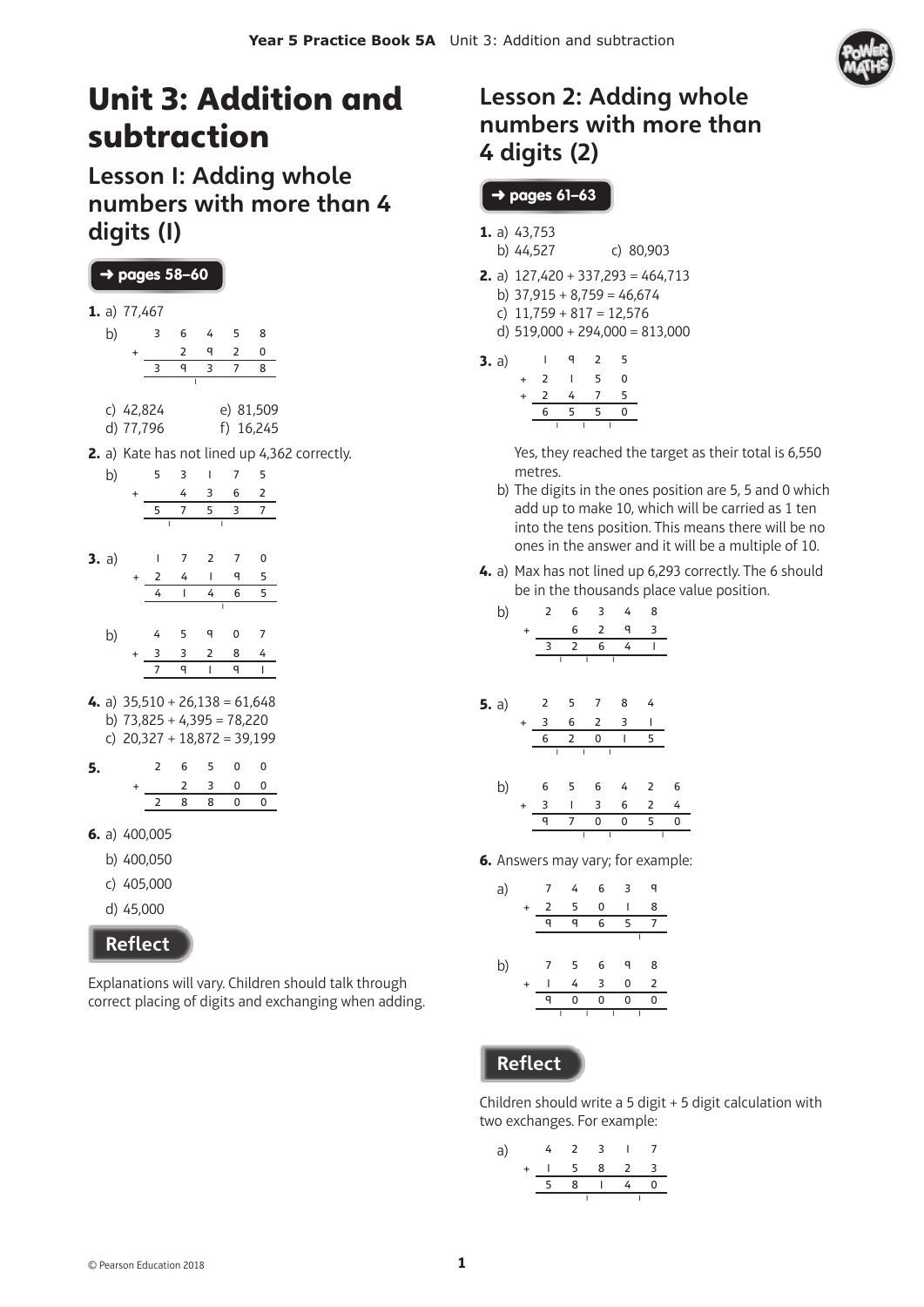

# Lesson 3: Subtracting whole numbers with more than 4 digits (1)

#### ➜ pages **64–66**

- **1.** a)  $24,592 3,470 = 21,122$ b)  $51,340 - 30,720 = 20,620$ c)  $4,365 - 2,423 = 1,942$ d)  $76,185 - 5,224 = 70,961$ e)  $15,712 - 6,000 = 9,712$
- **2.** a) 48,200

|                        | $67$ $13$ 2 0 |  | - 0 |
|------------------------|---------------|--|-----|
|                        | $-25000$      |  |     |
|                        | 4 8 2 0 0     |  |     |
| $\sqrt{44}$ $\sqrt{4}$ |               |  |     |

- b) 11,541
	- 4 8 <sup>8</sup> 9 2 3 − 3 7 3 8 2
	- 1 1 5 4 1
- **3.** a)  $127,365 102,724 = 24,641$ The house next door costs £24,641 less. b)  $18,495 - 7,620 = 10,875$ 
	- The motorbike is £10,875 cheaper than the car.

| 4. a) | 2 | 5β | 4 | 8   | 2  |  |
|-------|---|----|---|-----|----|--|
|       |   | 4  |   | З   | 2  |  |
|       |   |    | 4 | 5   | 0  |  |
| b)    | 4 | q  | q | 78' | ١z |  |
|       |   | 4  | 6 | 2   |    |  |
|       |   | 5  | ₹ | 5   | 6  |  |

**5.** The first chest contains 18,455 coins. The second chest contains 14,255 coins. The third chest contains 9,135 coins.

### **Reflect**

Children should explain subtraction including exchanging 1 ten thousand for 10 thousands.

# Lesson 4: Subtracting whole numbers with more than 4 digits (2)

#### ➜ pages **67–69**

- **1.** a) 2,417
- b) 23,640
- c) 1,647 d) 4,749
- **2.** a) 6,347 c) 83,652
- b) 38,963 d) 651,123
- **3.** 19,572

#### **4.** a)  $*6*7$   $45'$   $10$  6 − \*4 8 3 2  $*2 \t6 \t7 \t4$ (\* where these digits can vary.)  $8 \times 11 \times$

b) 
$$
\begin{array}{ccccccccc}\n3 & & 3 & & 12 & & 1 & & 7 \\
 & & - & 1 & 8 & 3 & 7 \\
\hline\n & 2 & 7 & 3 & 8 & 0\n\end{array}
$$

- **5.** a)  $2,700 1,375 = 1,325$ b)  $27,000 - 18,904 = 8,096$
- **6.** 349,500 186,956 = 162,544  $162,544 - 73,290 = 89,254$ 89,254 boys attend the concert.

### **Reflect**

Children should show a 5 digit – 5 digit calculation with two exchanges. For example:  $52,971 - 44,753 = 8,218$ 

# Lesson 5: Using rounding to estimate and check answers

#### ➜ pages **70–72**

- **1.** a) 300
	- 200  $300 + 200 = 500$
	- 500
	- b) 7,000 2,000  $7,000 - 2,000 = 5,000$ 5,000 c) 300
	- 7,200  $300 + 7,200 = 7,500$ 7,500
- **2.** a) 12,000
	- 7,600
	- $12,000 + 7,600 = 19,600$
	- b) Bella has not lined up 7,620 correctly using her place value knowledge.
	- c) 19,625
- **3.** a) 3,200 (3,400 200) b) 220,000 (170,000 + 50,000)
- **4.** Max made his estimate by rounding to the nearest thousand. Jamie made his estimate by rounding to the nearest hundred.
- **5.** a)  $£20,000 + £4,000 = £24,000$  $£24,000 - £4,000 = £20,000$ 
	- b)  $£19,995 + £3,941 = £23,936$  $£23,936 - £4,081 = £19,855$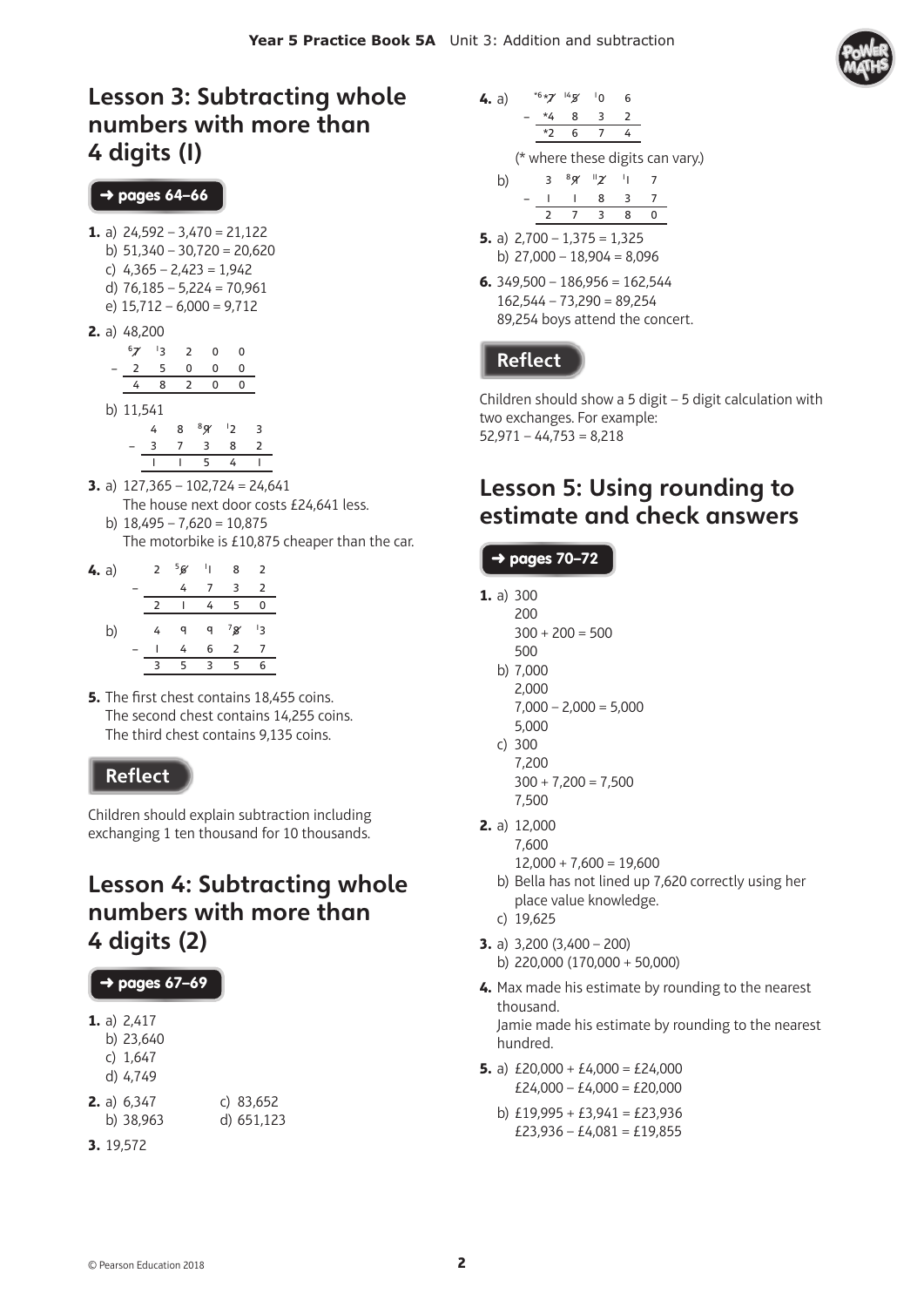

### Reflect

Answers will vary. Children should explain that estimating helps to check whether an answer seems sensible.

# Lesson 6: Mental addition and subtraction (1)

#### ➜ pages **73–75**

|  | <b>1.</b> a) $40 + 30 = 70$<br>$5 + 2 = 77$                                |                                                                  |
|--|----------------------------------------------------------------------------|------------------------------------------------------------------|
|  | $45 + 32 = 70 + 7 = 77$<br>b) 84                                           | c) 379                                                           |
|  | <b>2.</b> a) $57$<br>57<br>570<br>5,700<br>b) 288<br>288<br>1,288<br>2,817 | c) 87<br>87<br>870<br>87,000<br>d) 840<br>840<br>84,000<br>8,400 |
|  | 3. $38 + 2 = 40$<br>The missing number is 52.                              | $40 + 50 = 90$                                                   |
|  | 4. a) $24$<br>b) 56<br>c) $606$                                            | d) 67<br>e) 58<br>f) 33                                          |
|  | <b>5.</b> a) 330<br>b) 260<br>c) $4,700$<br>d) 560<br>e) 450               | f) 1,200<br>g) 34<br>h) 340<br>i) 54<br>j) $18$                  |
|  | A Mothode will van Childron cho                                            |                                                                  |

- **6.** Methods will vary. Children should have recorded steps in their working. a)  $64 + 83 = 127$  c)  $64 + 830 = 894$ 
	- b)  $260 + 197 = 457$  d)  $125 + 575 = 700$
- **7.** a) 1,230 c) 420 b) 278

### **Reflect**

Children's methods will vary. Children should have recognised that the numbers in calculation b) are ten times larger than the numbers in calculation a). a)  $40 + 30 = 70$ ,  $5 + 2 = 7$ 

So,  $70 + 7 = 77$ 

- b)  $450 + 380 = 770$ , using answer to a).
- c)  $360 + 198 = 360 + 200 2 = 560 2 = 558$

# Lesson 7: Mental addition and subtraction (2)

### ➜ pages **76–78**

|           | <b>1.</b> a) $78 - 20 = 58$<br>$58 - 5 = 53$<br>So, $78 - 25 = 53$<br>b) $670 - 200 = 470$<br>$470 - 20 = 450$ |                       | $70 - 20 = 50$<br>$8 - 5 = 3$<br>So, $78 - 25 = 53$<br>$600 - 200 = 400$<br>$70 - 20 = 50$<br>So, $670 - 220 = 450$ So, $670 - 220 = 450$ |    |
|-----------|----------------------------------------------------------------------------------------------------------------|-----------------------|-------------------------------------------------------------------------------------------------------------------------------------------|----|
|           | <b>2.</b> a) $43$<br>430<br>4,300                                                                              | d) 22<br>220<br>2,200 |                                                                                                                                           |    |
|           | b) 37<br>c) 300                                                                                                | e) 250<br>f) 3,200    |                                                                                                                                           |    |
|           | <b>3.</b> a) $85 - 30 = 55$<br>$55 - 5 = 50$<br>$50 - 2 = 48$<br>So, $85 - 37 = 48$                            |                       |                                                                                                                                           |    |
|           |                                                                                                                |                       | b) Children should draw jumps on the number line:                                                                                         |    |
|           |                                                                                                                | -2                    | $-5$<br>$-30$                                                                                                                             |    |
|           |                                                                                                                |                       |                                                                                                                                           |    |
|           |                                                                                                                | 48 50                 | 55                                                                                                                                        | 85 |
|           | 4. a) $27$                                                                                                     | c) $16$               |                                                                                                                                           |    |
|           | 27<br>b) 122                                                                                                   | 53<br>d) 82           |                                                                                                                                           |    |
|           | 118                                                                                                            | 78                    |                                                                                                                                           |    |
| 5. a) $4$ |                                                                                                                | $d)$ 13               |                                                                                                                                           |    |
| b)8       |                                                                                                                | e) 10                 |                                                                                                                                           |    |
| c) $8$    |                                                                                                                | f) $16$               |                                                                                                                                           |    |
|           |                                                                                                                |                       | g) The difference between 8,002 and 7,997 is 5.                                                                                           |    |
|           | 6. a) $261$<br>b) 747                                                                                          |                       |                                                                                                                                           |    |
| c) $7$    |                                                                                                                |                       |                                                                                                                                           |    |
|           | d) 388                                                                                                         |                       |                                                                                                                                           |    |
|           | e) 245                                                                                                         |                       |                                                                                                                                           |    |
|           |                                                                                                                |                       |                                                                                                                                           |    |

**Reflect** 

Methods may vary but children should have recognised that 792 and 801 are close to each other so may choose to use a counting on method. For example:  $792 + 8 = 800$  $800 + 1 = 801$ So,  $801 - 792 = 9$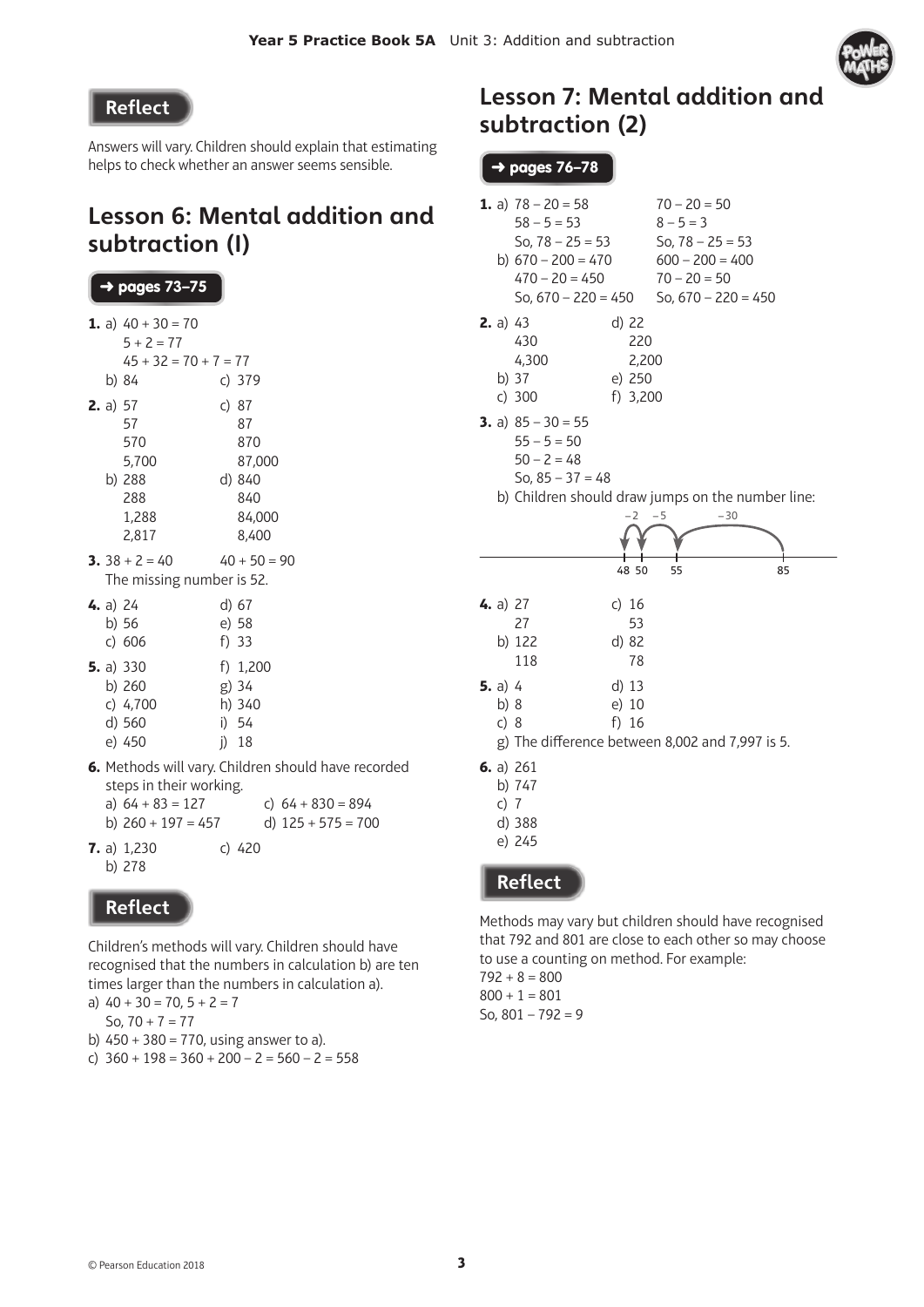

## Lesson 8: Using inverse operations

#### ➜ pages **79–81**

- **1.** a)  $1,440 + 1,264 = 2,704$ 
	- Ticked: The answer is correct.
	- b)  $15,995 14,600 = 1,395$ Ticked: The answer is incorrect.

|    |              | 6                                      | 95 |   | n   |  |
|----|--------------|----------------------------------------|----|---|-----|--|
|    |              | $\begin{array}{ccc} & & 8 \end{array}$ | 4  |   | 8 2 |  |
| C) | $\mathbf{I}$ | 8                                      | 4  | 6 | 8   |  |
|    |              |                                        |    |   |     |  |

Ticked: The answer is incorrect.

- **2.** a) Order of calculations may vary:
	- $2,600 + 3,500 = 6,100$  $3,500 + 2,600 = 6,100$  $6,100 - 2,600 = 3,500$  $6,100 - 3,500 = 2,600$
	- b)  $26,000 + 35,000 = 61,000$
- **3.** a) 1,120 needs to be written into the correct place value positions. Correct answer = 35,846
	- b) Exchange needs to be completed. Correct answer = 128
- **4.** a)  $10,000 7,500 = 2,500$  or  $10,000 3,500 = 6,500$ b) Richard has forgotten  $500 + 500 = 1,000$  so the answer is 11,000.
- **5.** 14,264 764 = 13,500 or 14,264 13,500 = 764

### **Reflect**

Answers will vary; for example, children may suggest that if they just do the calculation again they might repeat the same mistake.

# Lesson 9: Problem solving – addition and subtraction (1)

#### ➜ pages **82–84**

- **1.** a) 3,240
	- b) 127,500 kg
	- c) £3,371
- **2.** 34,055
- **3.**  $1,308 + 750 = 2,058$   $2,058 + 1,308 = 3,366$ The café sells 3,366 cups of coffee in total.
- **4.**  $3,456 + 2,922 = 6,378$   $8,000 6,378 = 1,622$
- **5.** 126,000 + 12,600 + 1,260 + 126 = 139,986
- **6.** Week = 12,440 Weekend =  $14,660$  14,660 – 12,440 = 2,220 2,220 more eggs were sold at the weekend than during the week.

### **Reflect**

Children should write their own problem involving adding two numbers and then subtracting a third number.

# Lesson 10: Problem solving – addition and subtraction (2)

### ➜ pages **85–87**

- **1.** 160,500 + 85,000 7,900 = 237,600 There are 237,600 litres of water in the pool now.
- **2.** a) Tex made more toys than Karl in September and in October, so he must have made more toys than Karl in total.
	- b) Karl: 12,675 + 9,580 = 22,255 Tex:  $13,188 + 10,680 = 23,868$  $23,868 - 22,255 = 1,613$ Alternatively, some children may work out:  $13,188 - 12,675 = 513$   $10,680 - 9,580 - 1,100$  $513 + 1,100 = 1,613$ Tex made 1,613 more toys in total.
- **3.** 12,840 + 7,319 = 20,159 30,000 20,159 = 9,841 The missing number is 9,841.
- **4.** First barrel: 1,280 Second barrel: 1,280 + 480 = 1,760 Third barrel: 1,280 – 276 = 1,004 Total:  $1,280 + 1,760 + 1,044 = 4,044$ (Alternatively, some children may work out:  $3 \times 1,280 + 480 - 276$ There are 4,044 apples in total.
- **5.** a) 100,385 75,560 = 24,825  $100,385 + 24,825 = 125,210$ 125,210 is at A.
	- b)  $125,210 + 24,825 + 24,825 + 24,825 + 24,825 =$ 224,510 224,510 is the first number above 200,000 that Kate will reach.

### **Reflect**

Explanations will vary. Children should explain their methods for each calculation. For example:  $182,000 - 79,000 = 103,000$   $500 - 320 = 180$ So, 182,500 – 79,320 = 103,180 75,000 + 28,000 = 103,000  $111 + 396 = 111 + 400 - 4 = 507$ So 75,111 + 28,396 = 103,507 So, the second calculation has the bigger answer.